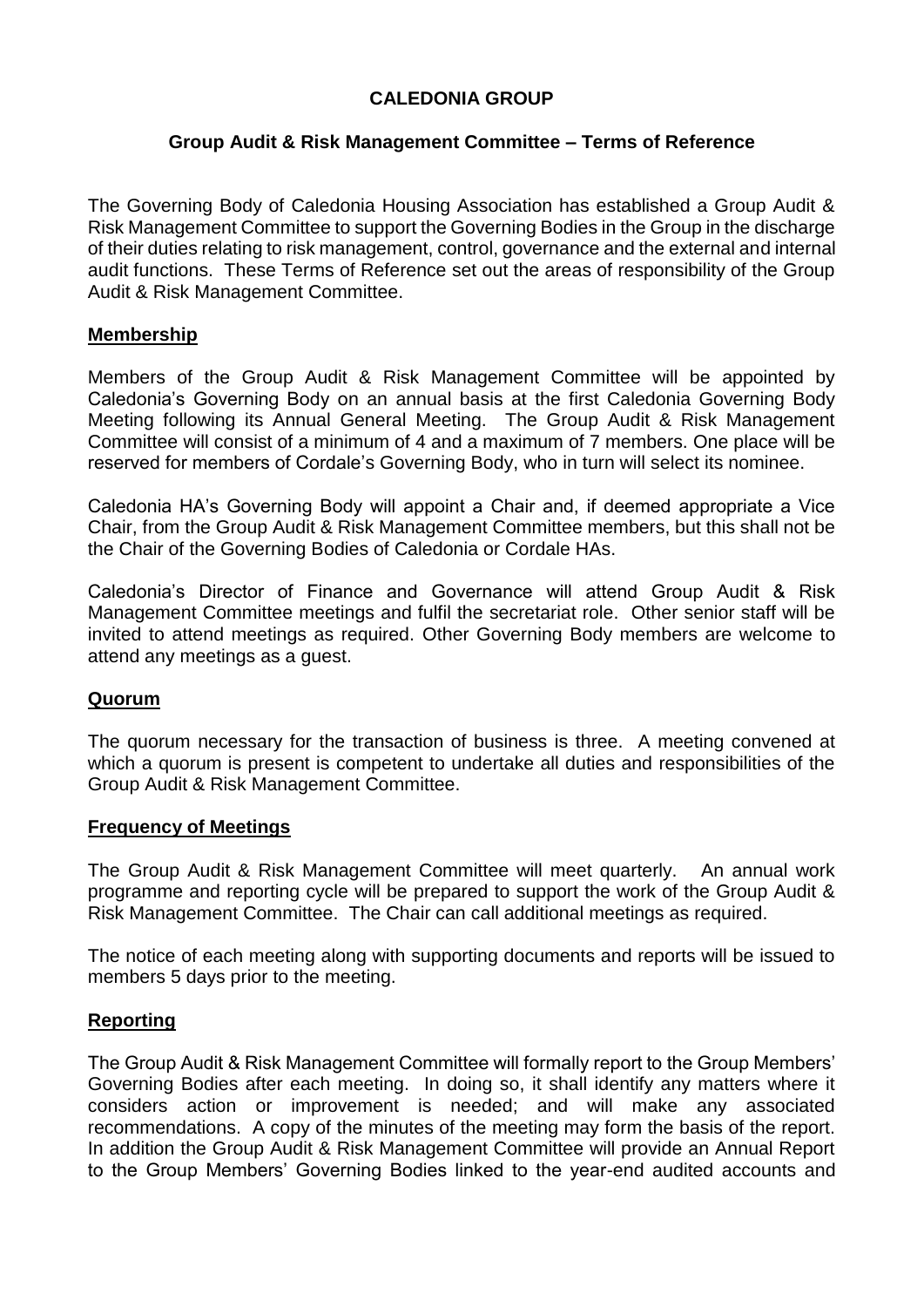statement on internal control, summarising the Group Audit & Risk Management Committee's performance and conclusions from the work carried out during the year.

# **Duties & Responsibilities**

# **a) Financial Reporting**

The Group Audit & Risk Management Committee will:

- review and monitor the integrity of the annual financial statements, annual reports, management letters and any other statements relating to financial performance
- review and approve financial returns to regulators
- review and challenge where necessary the accounting policies; accounting treatments and compliance with legal and regulatory standards for financial reporting.

# **b) Internal Controls and Risk Management Systems**

The Group Audit & Risk Management Committee will:

- review and monitor the effectiveness of internal, including financial, controls and risk management systems including the risk map
- review and approve the statements in the Annual Reports of each of the Group Members, on internal control and risk management.

# **c) Internal Audit**

The Group Audit & Risk Management Committee will:

- retain primary responsibility for recommending the appointment, re-appointment or removal of the Internal Auditors
- approve the contractual terms of engagement of the Internal Auditor
- approve the remit of the Internal Auditors including the annual Internal Audit Plan and the scope of the internal audit programme
- review all reports received from the Internal Auditors and managements responses to the findings and recommendations of the Internal Auditors.
- Monitor and review the effectiveness of internal audit activities, including the use of the Internal Auditor to carry out non-audit duties; and will report on this to the Governing Bodies on an annual basis.
- Monitor progress made by management in addressing internal audit actions.

# **d) External Audit**

The Group Audit & Risk Management Committee will:

- retain primary responsibility for recommending the appointment, re-appointment and removal of the External Auditors
- approve the contractual terms of engagement of the External Auditor